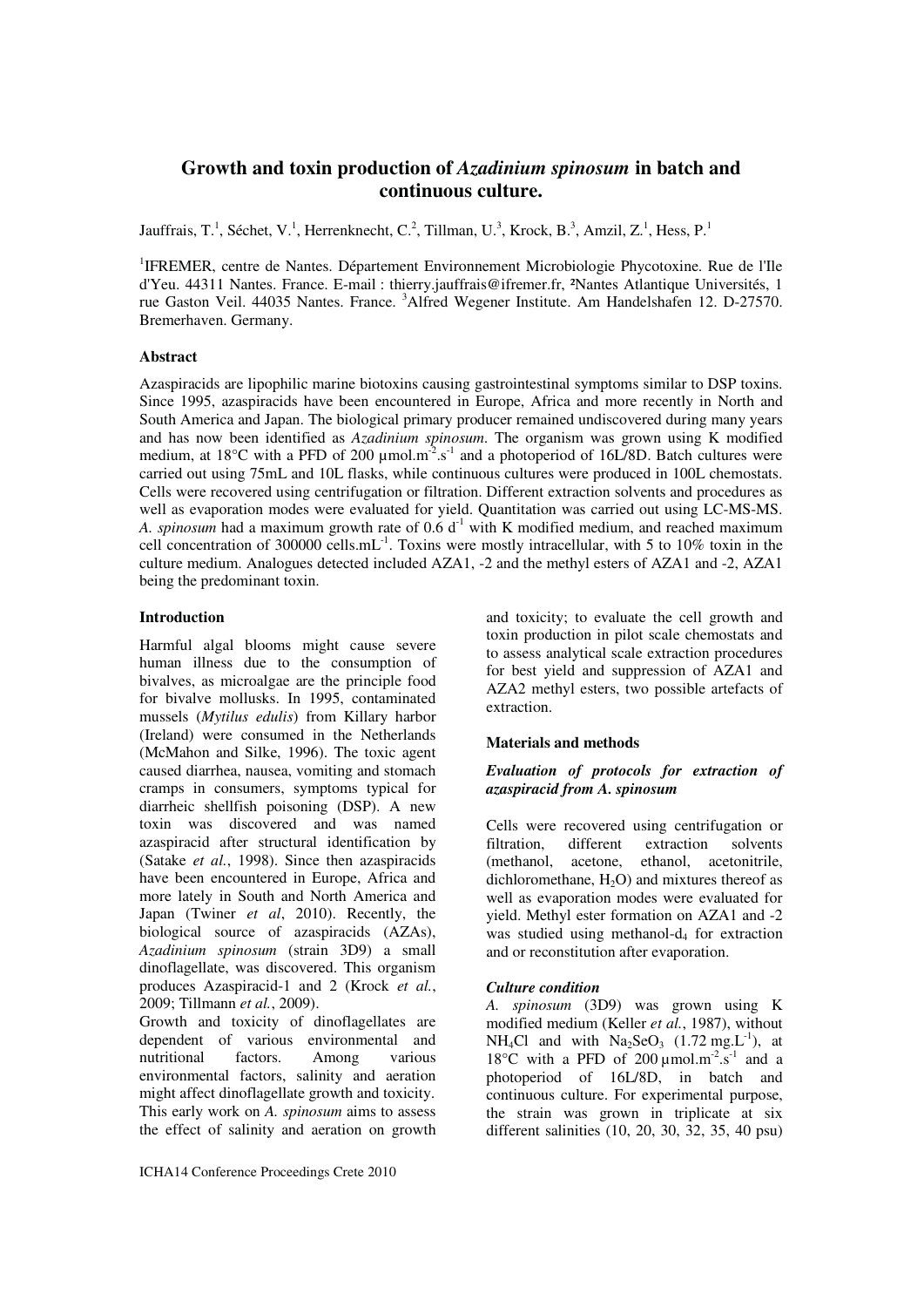adjusted by dilution with Milli- $Q^{\circledast}$  water or evaporation, in sterile 70mL polystyrene<br>flasks. Salinity was checked with a is checked with a initial culture cell refractometer. The initial culture cell concentration was  $5000$  cell.mL<sup>-1</sup> and the culture was grown until stationary phase for each condition.To evaluate the effect of aeration for a future growth in chemostat, *A. spinosum* was cultured in triplicate in 10 L flat bottomed flasks with and without aeration at 35 psu at the same initial cell concentration.

After adaptation to aeration and agitation the microalgae were inoculated in a 100 L medium scale chemostat to evaluate cell growth and toxin production. The flow rate was  $0.15 \, \mathrm{d}^{-1}$ . When the first bioreactor was at steady state it was connected to a second bioreactor to increase cell concentration and toxicity.

#### *Cell growth*

Every day or two 1 mL sample was collected to asses cell concentration with a particle counter. A Gompertz model was applied to follow growth kinetics in batch culture, to determine the maximum growth rate ( $\mu_{\text{max}}$  in d<sup>-</sup> <sup>1</sup>), the maximum cell concentration (A expressed as  $ln(X/X_0)$  with X in cells.mL<sup>-1</sup>) and the latency time  $(\lambda$  in days). The model follows the equation:

 $f(x) = A*exp(-exp(\mu_{max}*exp(1)/A*(\lambda-x)+1))$ Where x is the time (days).

## *Extraction procedure used and LC-MS-MS analysis*

At the end of the experiment on salinity, every two days for the experiment on aeration and twice a week for the continuous culture, triplicate samples (10 mL) were collected in all flasks and bioreactors for toxin analysis. Samples were centrifuged (2500 g, 20 min, 4°C). The supernatant was discarded and the pellet suspended with 500 μL of acetone 90% and sonicated. After sonication the aliquot were centrifuged (15000 g, 10 min, 4°C). Each supernatant were transferred into a 5 mL glass tube and gently evaporated under nitrogen at 35°C. The pellets were resuspended in 500 μL of acetone 90%, homogenised and centrifuged again. These steps were repeated three times in total. After evaporation of the supernatants, they were reconstituted in 500 μL methanol 90%. Subsequently, the samples were filtered (Whatman nanopore  $0.2 \mu m$ ) at 15000 g, 15 min, 4°C, and transferred into HPLC vials with inserts. The samples were then analysed by

LC/MS-MS following method C described in Rehmann *et al.*, (2008).

### **Results and discussion**

#### *Extraction procedure*

Less formation of AZA1 and AZA2 methyl esters were measured with centrifugation compared to filtration and with extraction with acetone compared to methanol. Highest<br>azaspiracid yield was obtained with azaspiracid yield was obtained with methanol/ $H_2O$  and acetone/  $H_2O$  ratio of 100, 90 and 80%, compared to lower ratios and other solvents.

Better recovery was obtained when using 5 mL glass tubes during the evaporation procedure compared to 1.5 mL HPLC vials for the evaporation.AZA1 and 2 methyl esters are believed to be artefacts of extraction due to methanol (figure 1) as they are formed mainly during the extraction and in a lower amount during the reconstitution.

#### *Physiology*

Growth of *A. spinosum* was observed between 30 and 40 psu, with a  $\mu_{\text{max}}$  assessed between  $0.37$  and  $0.73$  d<sup>-1</sup>. From 10 to 20 psu all cells died between the beginning and the second day of the experiment. The best cell concentration was obtained at 35 psu and the highest toxicity with 30 and 40 psu (table 1).

**Table 1.** *Summary of results from the experiment on salinities* 

| Salinity (psu)                          | 30     | 32     | 35     | 40      |
|-----------------------------------------|--------|--------|--------|---------|
| $\mu_{\text{max}}$ (day <sup>-1</sup> ) | 0.37   | 0.52   | 0.52   | 0.73    |
| Latency time (days)                     | 1.53   | 1.65   | 1.77   | 4.26    |
| A (cells.mL $^{-1}$ )                   | 48 813 | 55 701 | 71 379 | 28 9 34 |
| $AZA1$ (fg.cell <sup>-1</sup> )         | 17.77  | 16.63  | 12.47  | 20.56   |
| $AZA2$ (fg.cell <sup>-1</sup> )         | 13.21  | 12.10  | 9.22   | 16.12   |

*A. spinosum* had a  $\mu_{\text{max}}$  situated around 0.6 d<sup>-1</sup> with K modified medium, and reached maximum cell concentration of 200000 to  $300000$  cells.mL<sup>-1</sup> with aeration and of  $80000\pm5000$  cells.mL<sup>-1</sup> without aeration, azaspiracid final concentration per cell was also higher with aeration than without aeration, i.e  $39\pm 4$  and  $19\pm 4$  fg.cell<sup>-1</sup>, respectively.

The two pilot scale bioreactors  $(2*100 \text{ L}, = \text{R1})$ and R2) were run in series at 0.15  $d<sup>-1</sup>$  (10) mL.min<sup>-1</sup>). At steady state, bioreactor 1 had